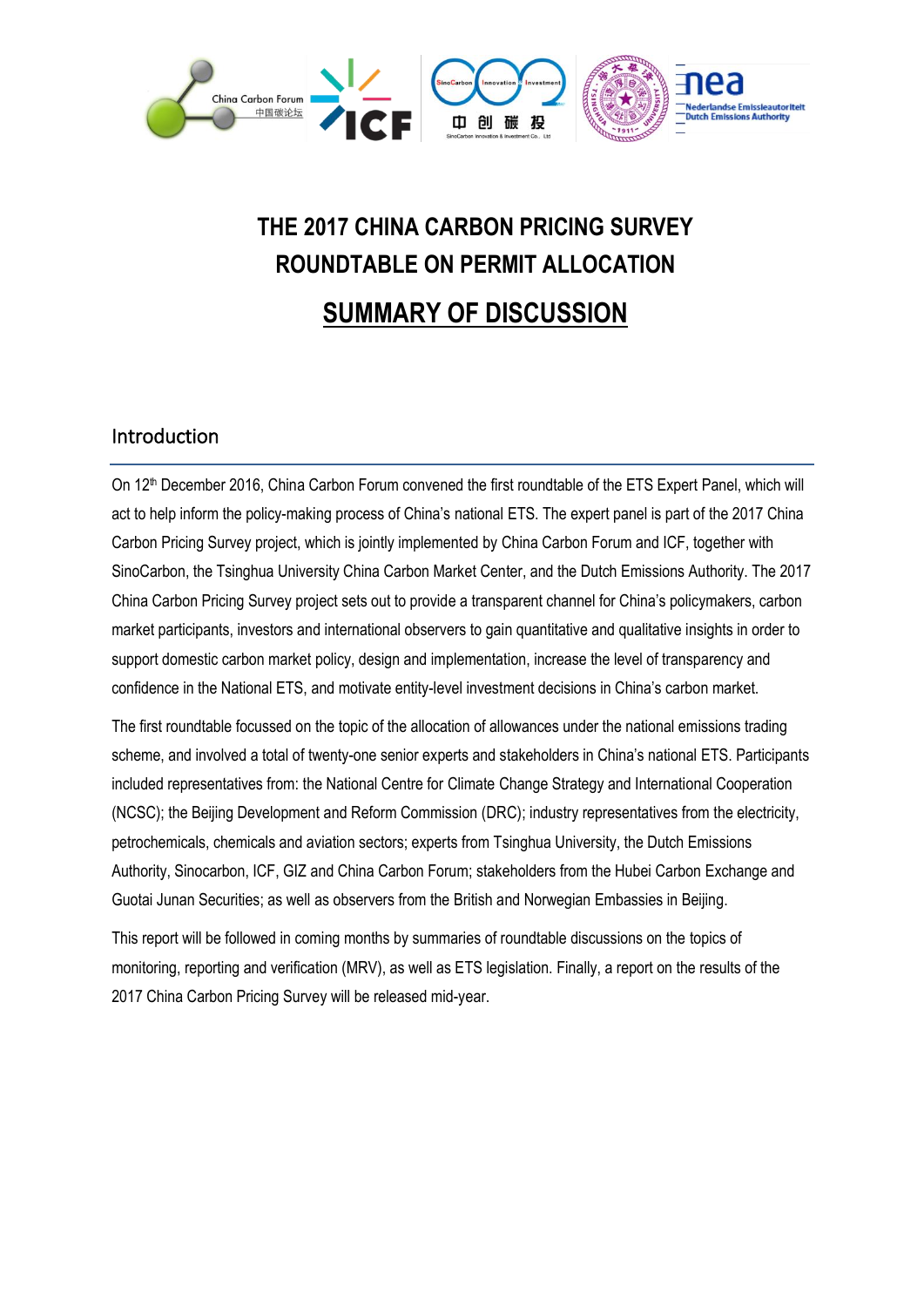

# **Conclusions**

- **Benchmarking vs historical intensity allocation:** While most stakeholders, including industry, recognise the advantages of using benchmarks for allocation, many industries object to benchmarking at the start of national ETS in 2017 due to unavoidable factors such as varying length of industrial processes and product types. They therefore prefer a grandfathering approach to start with based on historical emissions intensity with incremental annual improvements that might later on lead to increasing of benchmarking as an allocation method.
- **Historical data is not consistent:** Current historical data is not always reliable given that there wasn't adequate monitoring in place until recently. This makes the setting of reasonable benchmarks difficult, and requires the use of default values for calculating emissions rather than actual values. The systematic process that has been adopted by NDRC Climate Change to conduct verification of historical emissions data from covered sectors and sub-sectors as part of the integral preparation for the national ETS is considered a good approach to improve data quality and reliability over time that can further inform benchmarking development.
- 3<sup>rd</sup> party verification needs to be transparent: It is vital that the methods used for measuring and monitoring data in the future are verified by well-trained and accredited third-party professionals in order to ensure transparency. A strong accreditation system and oversight is in the preparation to be part of national ETS and will increase confidence in the market.
- **Managing benchmarks:** The revision of benchmark values is very important, in order to ensure that targets are being met and that changed conditions are appropriately accounted for. Therefore, the frequency of revision should be given due consideration.
- **Current data guidelines insufficient:** The current monitoring and reporting guidelines did not require sufficient detail for supplementary data, which is needed to help fill the gaps in historical data. Differences in geographical and operational boundaries are also not adequately accounted for. Thus, ETS legislation should consider addressing this problem in order to ensure clear, reliable data. The existing monitoring and reporting guidelines should be further enhanced and build on China's practical experience, context and lessons learnt from the first years of the pilots and national ETS.
- **Stakeholder consultation:** Considerable engagement between stakeholders on ETS implementation has been organised in Beijing. In addition, the general consensus of roundtable participants was that the relevant industrial associations should work closely with the government in relation to allocation, to ensure that the rules are set simply and transparently at the beginning of the national ETS. The role of sectoral associations coordinating with central government regulators and local government competent authorities should be incentivised to allow for an effective implementation of the ETS.
- **Accounting for regional differences:** Views differ on the question of allowing for allocation to reflect varying levels of capacity between regions and/or industries. Some believe that it would be difficult to implement and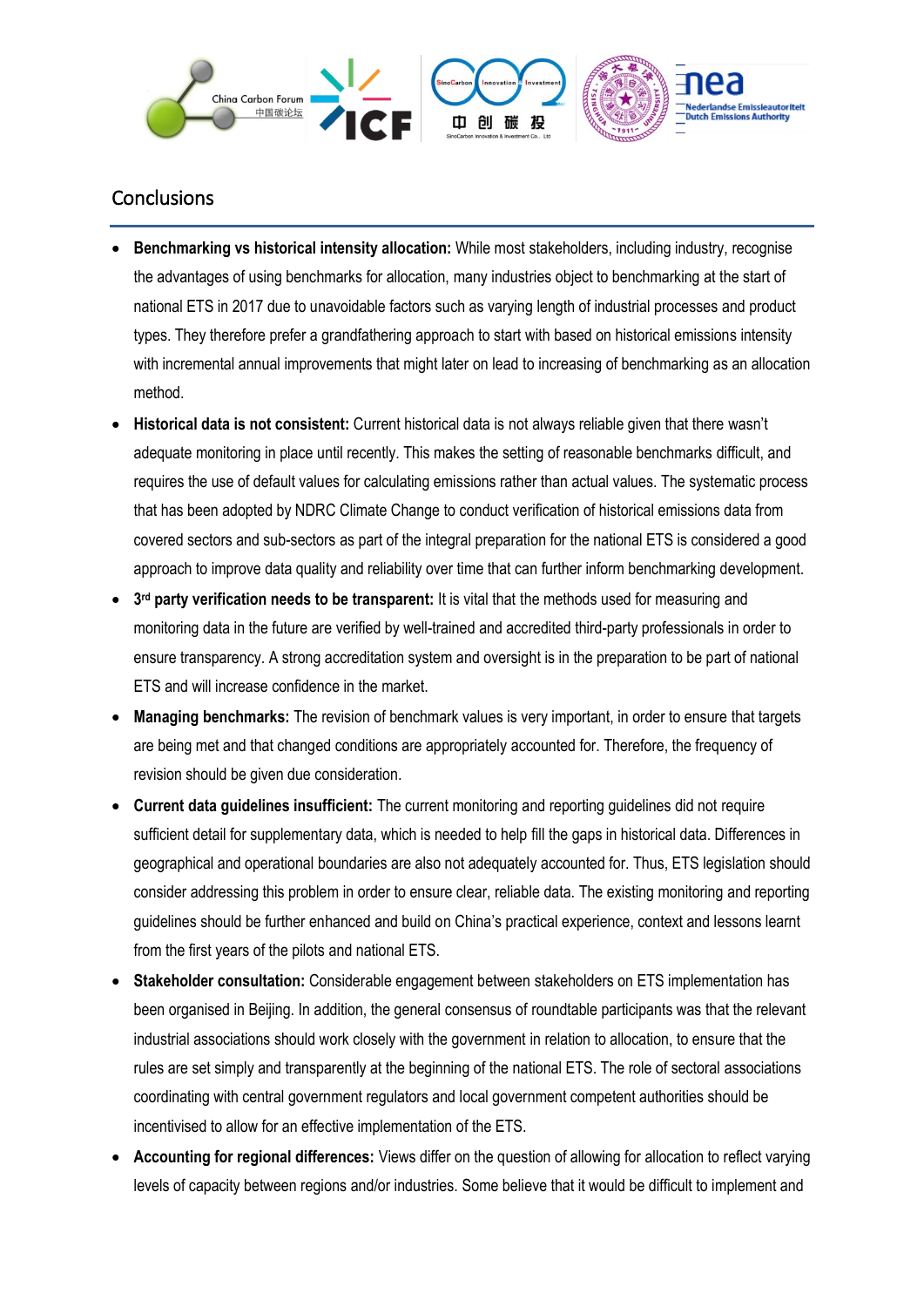

distort the market. Some level of flexibility for industries in poorer areas is considered important, however. To avoid potential distortions in addressing regional disparities across China and a race to the bottom, the regulators should define what are the minimum requirements that should be achieved consistently by any province or region. They should also allow for those regions that are more advanced, or in a position to do so, to be more proactive and ambitious, going beyond the legal requirements and stepping up their level of ambition to decarbonize faster their respective regional/ local economies.

- **Auctioning should be encouraged:** Participants identified a preference for introducing auctioning of allowances when possible, in order to maximise fairness. Enabling conditions for utilisation of an increasing percentage of auctioning over time should be created from the start of national ETS.
- **Treatment of new entrants:** Several participants also suggested that new companies/entrants should be treated differently to existing companies, in order to increase the market's effectiveness. Given that grandfathering is not an option for new entrants, benchmarking could be first used for these entities before its use is expanded to existing companies.
- **Synergy with complementary policies:** A key role of the ETS is to support China's emission reduction targets and so when deciding on allocation methodology, approaches should be taken that are also synergetic with other emission reduction policies and targets, such as a reduction in coal usage.
- **Avoid complexity at the beginning:** In general, simplicity is preferable at the start of national ETS. If the methodologies employed are too complicated then the government may face additional unnecessary work when evaluating the results; not to mention when handling complaints/lobbying.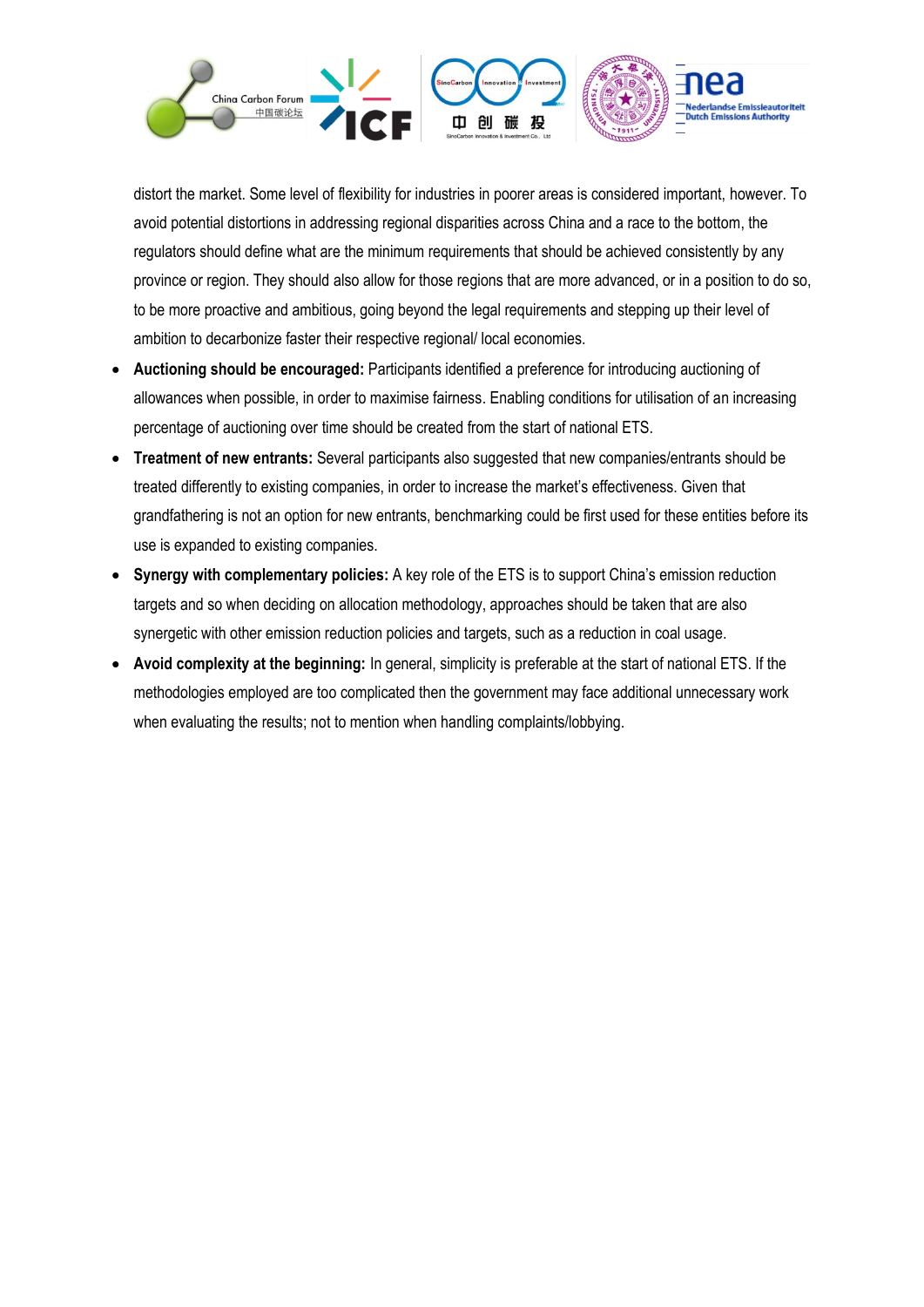

# The national ETS: Recent progress and upcoming priorities

This first roundtable focussed on the topic of the allocation of allowances under the national emissions trading scheme, and aimed to facilitate understanding and consideration of the views of representatives of major industries to be covered by the ETS, as well as other market participants.

To date, progress has been made on many of the key aspects of the national scheme, including the following:

- 1. Top-Level Design: The draft ETS regulation has been submitted to the State Council and hopefully will be approved in 2017. The State Council has placed it high on their annual agenda.
- 2. Cap setting: in the central government's 13<sup>th</sup> Five-Year-Plan, there is very clear target for carbon intensity reduction by 2020 (18%). It has been decided that the contribution from enterprises covered by the ETS will be around 19%, and the national ETS will cover around 50% of China's total carbon emissions.
- 3. MRV: China has published 24 MRGs (Monitoring and Reporting Guidelines), and the official management documentation for verification body supervision will be published soon. The supervision of verification bodies will be jointly managed by the NDRC and the Certification and Accreditation Administration (CNCA).
- 4. Allocation: it has been decided that the national ETS will apply both benchmarking and historical intensity methodologies for allocation. A local adjustment index which had previously been proposed, will be not be implemented, which means the flexibility for local DRCs in affecting allocation will be limited. There is also an adjustment index which has been proposed to be administered by the NDRC, but we don't yet know how that will be managed between different industries or even within an industry. We will know more about this once the national ETS allocation plan is disclosed soon.
- 5. Registry: the registry will be based on the CCER registry system, with some appropriate adjustments made. However, a final decision on the arrangements has yet to be made.
- 6. Trading platform: to date, the NDRC has approved 9 trading platforms and is expecting them to compete with each other once the national ETS is up and running. The existing trading platforms are not making much money - just enough to cover payroll expenses. Hence, it is expected that there will be fierce competition between them.
- 7. Provincial preparation work: now every province is busy preparing their local implementation work plan, supporting the trial allocation for the national ETS, capacity building for their companies etc. Some of the non-pilots are lagging for various reasons.
- 8. Transition from pilot to national scheme: several studies are being undertaken, in order to best utilise the positive experiences from the operation of the pilots and best practice for managing the market. Also, the pilot teams are supporting non-pilot areas to conduct trial allocation.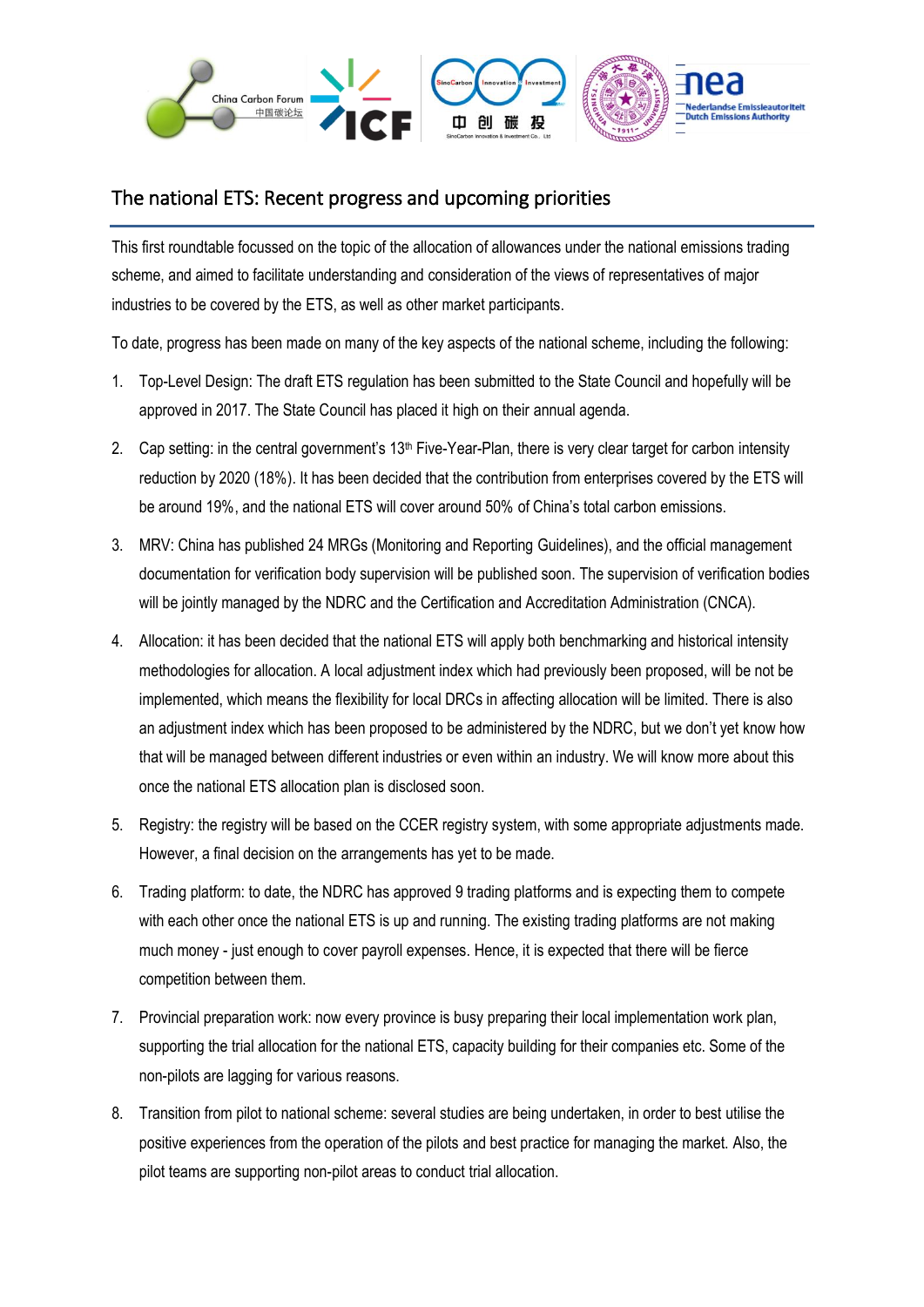

Next steps, and areas of priority include:

- 1. Data collection and MRV. In addition to the submission of historical data, enterprises are required to submit "supplementary data" where the initial submission is insufficient to support the allocation of allowances.
- 2. Management of allocation and allowances.
- 3. Capacity building for the market practitioners.
- 4. Ensure that local implementation work plans are feasible and reliable, especially for allocation.
- 5. Management of the benchmarks, including the methodology to set benchmarks, the initial values, and a process for updating them.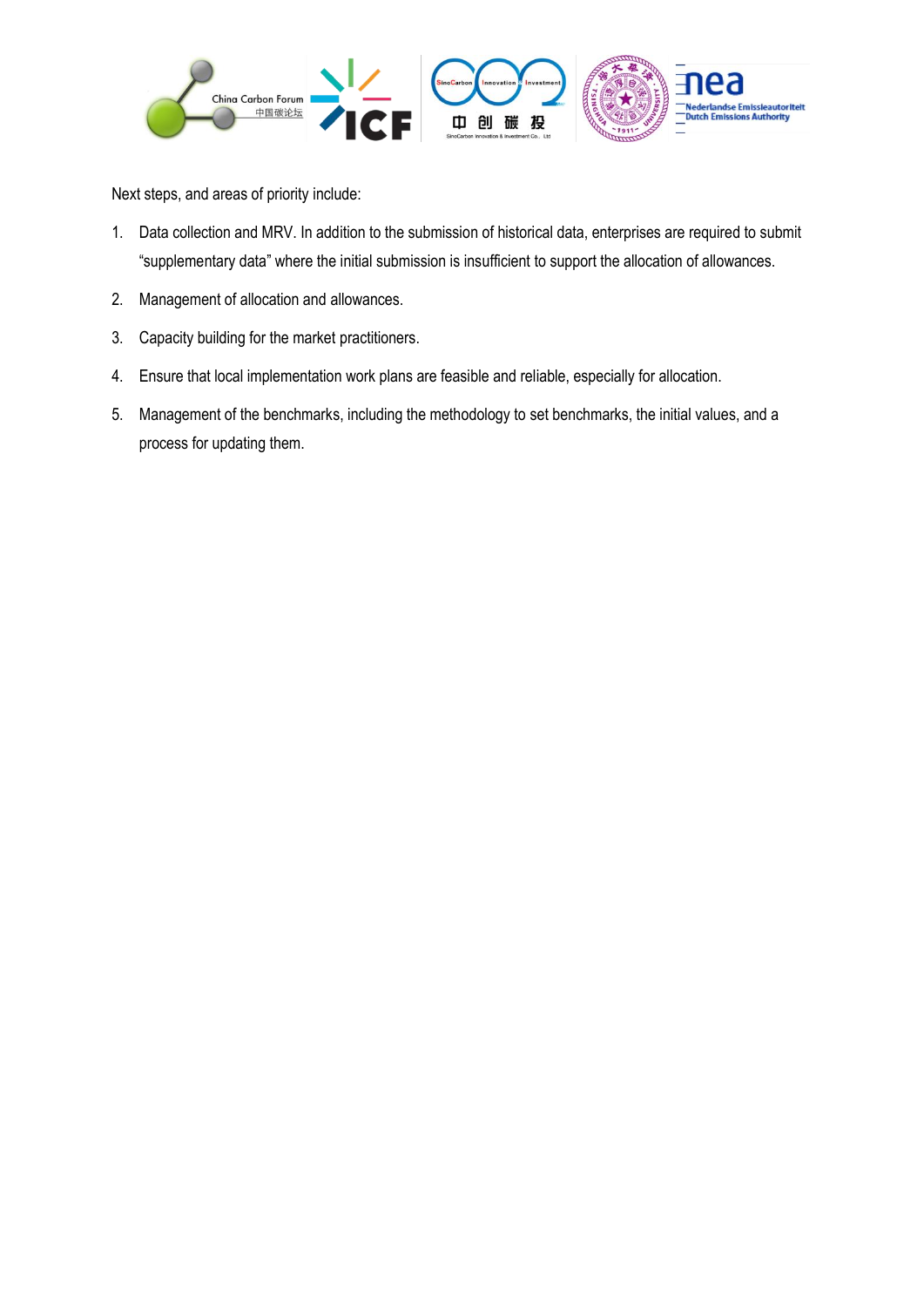

# Questions

**1. What are the main practical challenges in China for data gathering to support a benchmarking allocation approach in the context of the National ETS?**

- There are several key challenges in relation to allocation, and participants suggested that it is important that the allocation method chosen varies **depending on the availability and type of data present**; not the other way around. In general, it was suggested that it would be better to set the rules simply and transparently at the beginning of the national ETS. If the allocation methodologies are complicated, the government may face a huge workload in managing the process, as well as dealing with complaints/lobbying.
- Roundtable participants agreed that reliable historical data is a very important foundation for allocation. However, the **current data verification capacity varies substantially** between different provinces and sectors. Historical data is also lacking in accuracy due to the fact that there previously was **no adequate monitoring plan in place**, and channels for reporting statistics vary in their standards.
- The issues with data quality, combined with the fact that the verification service fee is low, mean that the danger of "moral risk" – which could include fraud, or poor accounting practices – is high.
- Given the previous lack of monitoring plans, the information required to support allocation are not fully reflected in the MRV system. The Monitoring and Reporting Guidelines (MRGs) published to date also do not provide adequate guidance on data collection for the purpose of supporting allocation, with the largest problem arising from the differences in **geographical and operational boundaries.**
- It is important that there is **sufficient and reliable supplementary data** collected in order to improve the transparency and accuracy of allocation, rather than relying on default values only. The use of default values is due to some covered entities lacking the capacity to accurately measure emissions. In order to assist these companies, the government has set default values based on industry averages or available data.
- The main purpose of re-collecting supplementary data is to try to fill the gaps left by taking only historical data. But again, **the guidance for supplementary data is missing** – there was no such guidance published in the MRG before the need for such data was realised. Also, there is no verification guidance for the supplementary data. Hence there is a real problem in that **the allocation process lacks sufficient accurate, reliable data**.
- Participants also suggested that more comprehensive supplementary data would also **allow for fairer allocation** - for example in the future buildings could be categorised based on their different heating methods. To remedy this situation, the **installation** and **maintenance** of adequate measuring meters is key.
- Experts suggested that the benchmarking allocation approach is a better way to achieve the goal of **carbon pricing**, given that it provides companies with a clear quantified target and can provide a positive political signal to the market.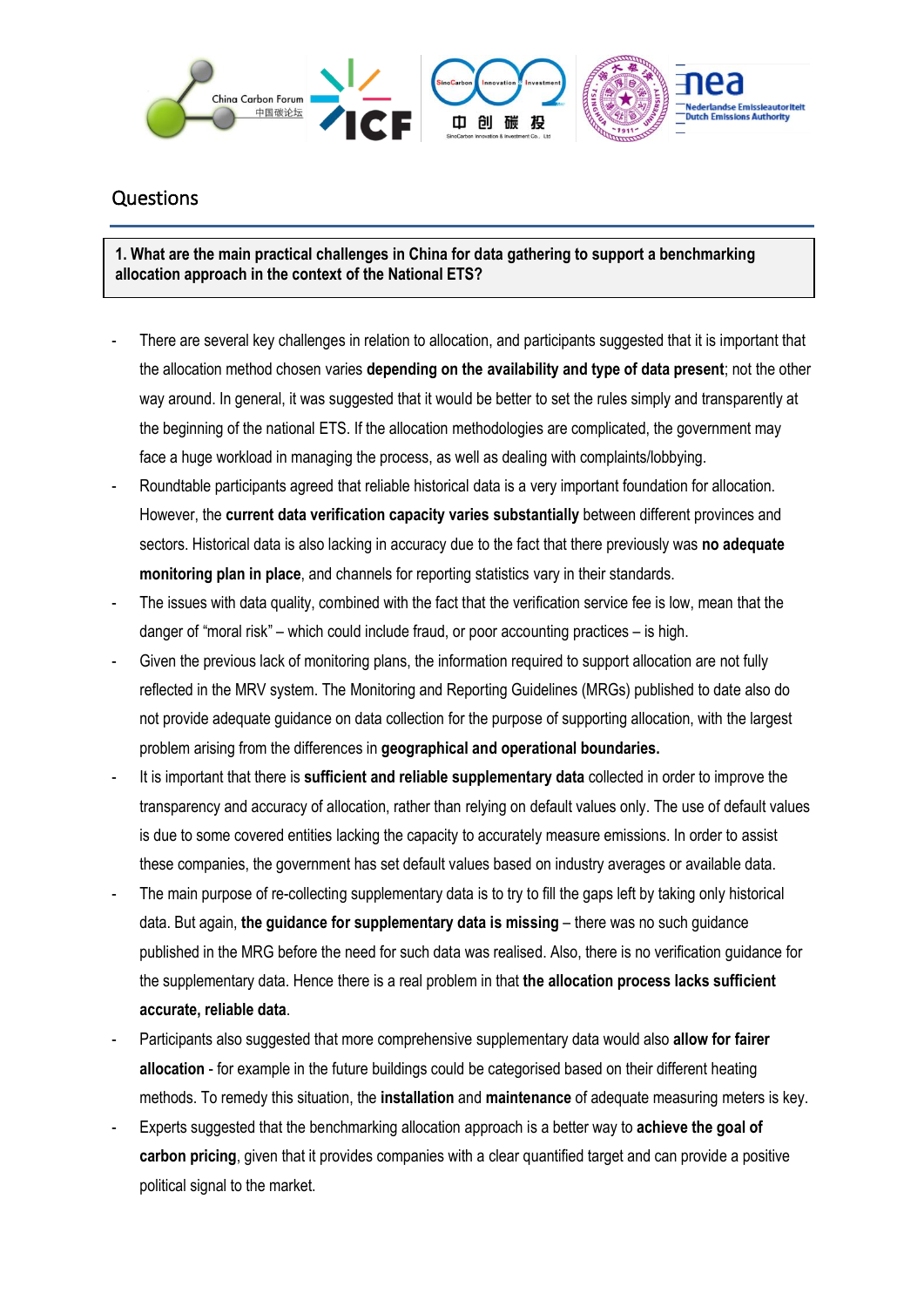

- However not all industries are able to apply benchmarking. Participants noted that the methodology used to calculate the benchmarks in manufacturing industries cannot always be applied to service industries.
- The meeting heard that Beijing has already applied 93 benchmarks under its pilot ETS, and its experience suggests that benchmarks should be **representative of the current industry situation**, while also being feasible to achieve.
- In addition, the frequency with which the relevant authority updates the benchmark values should be considered carefully. As a rule, the benchmarks for new industries, processes, installations and products **should be regularly revised and updated**. It is vital that a comprehensive monitoring plan is in place and that a regulatory framework for this is created so that it can be implemented in a reliable manner. It was suggested that one method to enhance reliability would be to set the benchmark as a ranking rather than an absolute emissions value.
- Currently, national standards are not sufficient to support the verification, and a third-party accreditation system is lacking. The central and local government **will likely play the role of a 'fourth party'** in order to verify the work of verification bodies. This is a huge burden on the government, especially with a lack of cross-checked data to support the work.
- There is also insufficient data disclosed to the market in order to facilitate sound decision-making on trading strategies. **The lack of transparency also creates market distortions**. Participants, therefore, suggested the use of **simple methodology at the beginning of the scheme**.
- Certain sectors may have particular characteristics which make the application of benchmarking difficult. In terms of allocation, the panel suggest that it is important to consider the fact that the iron and steel industry has many long processes, while benchmarking is typically better applied in short-process industries. Also, the process for different companies is quite different, and it would therefore be very **difficult to find a benchmark that is sufficiently representative**. Therefore, companies in the iron and steel industries consider that allocation based on historical intensity is a better solution. The panel also stated that DRCs in both pilot and non-pilot regions support this approach
- Another issue with the use of benchmarking in the iron and steel industry is that a lot of companies have total emissions data but not for multiple products from a single production line. Deciding on **benchmarks for particular products will therefore be difficult**.
- At the same time, **companies in the sector are aware of the relative fairness of benchmarking**. Benchmarking could help to account for the early emission reduction actions of some companies, and encourage companies to do more to reduce their emissions.
- In addition to these industry characteristics, the iron and steel industry is currently under great pressure to reduce overcapacity. Hence, production output has varied significantly in recent times. Companies face a huge additional risk in allowance shortages and so **the use of historical intensity for allocation could partially reduce this risk**.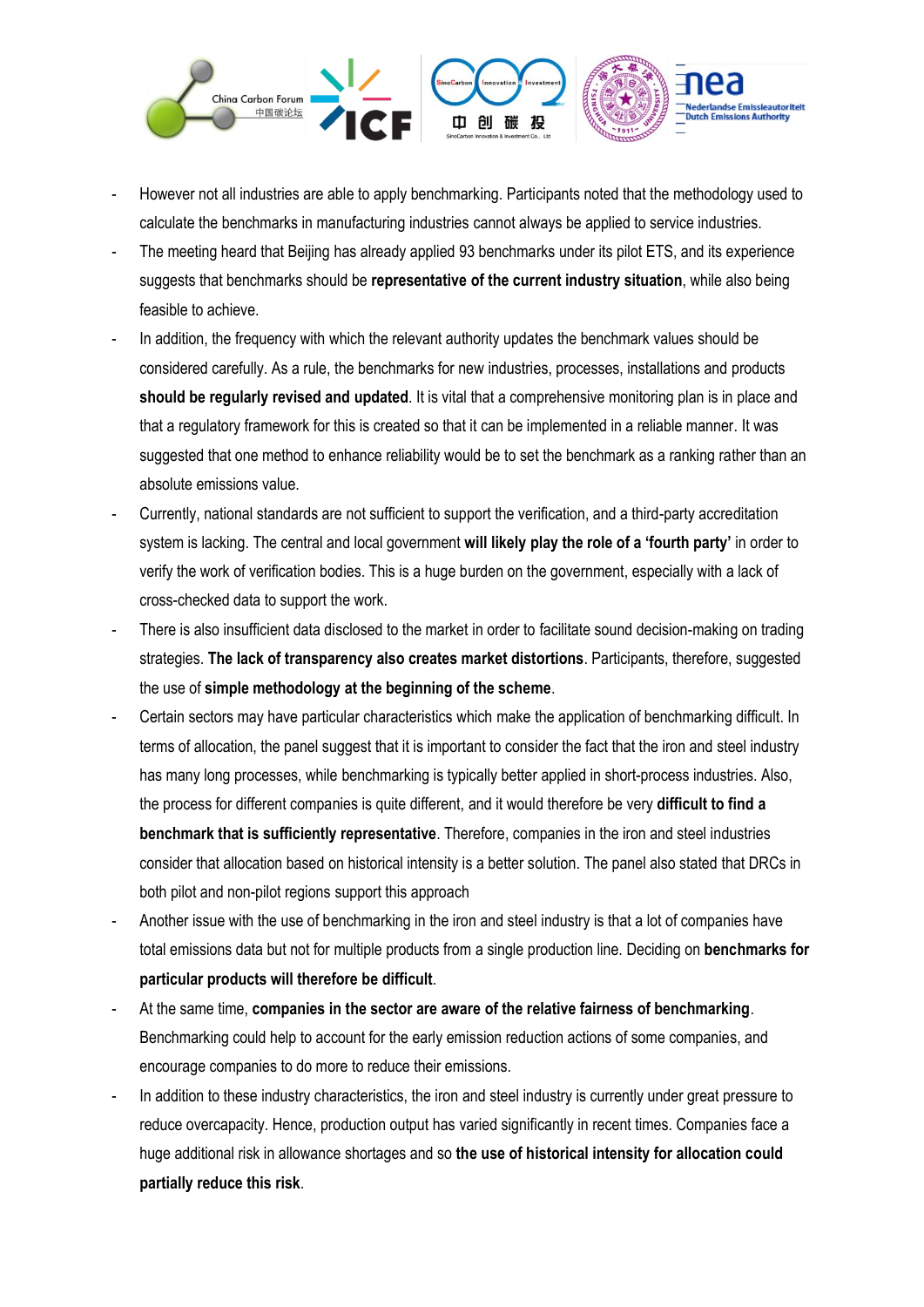

- In relation to the petrochemical sector, 50%~ 52% emissions of products will use benchmarking for allocation, while the rest will use historical intensity. Participants suggested that the regulator **should find a good balance between the two** regarding different reduction requirements.
- Currently **the quality of data is not very high**, partially due to different statistic channels that are in place even at the highest level. The continuity and consistency of data should receive significant attention. Also, ways to cross-check the data should be identified, in order to validate its quality.
- Monitoring plans should be drafted, implemented, and managed by qualified staff. Hence, **capacity building for those staff is very important**. Also, it is important that professionals are trained correctly in how to use, monitor and calibrate measuring meters.
- For the aviation sector, the Civil Aviation Administration of China (CAAC) has data, e.g. on fuel consumption, but data sampling in aviation is difficult due to the huge amount of data that needs to be verified. Hence, **avoiding the risk of unethical practices in this area requires attention**. Understanding of MRV practices varies between aviation companies. Therefore, there needs to be further capacity building for staff in the aviation sector.
- The power sector makes up 40% of the total carbon emissions of China, and the allowances owned by the power sector accounts for 70~80% of the total national carbon market. Hence the participation of the power sector is very important to the success of the ETS. The power sector has  $30-40$  years of data collection from different perspectives, **however data gaps still exist**.
- Power companies' staff are not particularly familiar with ETS their job is merely for compliance. Because of the non-compulsory requirements, most of the power companies **will not perform** real measurements but **rely on default values instead**. This means that real-time, up-to-date data cannot be collected, thereby increasing the difficulty of updating benchmarks in a timely manner.
- The national "GB" standard does not possess significant authority compared to the ETS monitoring and reporting guidelines. In the future, there should be **a clear definition of the relationship between these two standards**.
- China's coal consumption for electricity supply was 315 grams per kWh in 2015, which is already at the forefront globally. The power sector hopes that **the ETS can further support improvements in the structure of the energy sector**.
- With regard to the chemical industry, the capacity of verification bodies varies quite significantly. The complexity of the chemical industry puts further pressure on verification bodies – large amounts of raw materials, complicated processes, multiple products etc. Therefore, benchmarking is perhaps not the best allocation method for the chemical sector.
- Under the 'new normal', companies are thinking more about how to survive; **too much data collection is considered a burden** and won't be welcome. This is not helped by the fact that several ministries are also asking for similar data relating to energy consumption and emissions.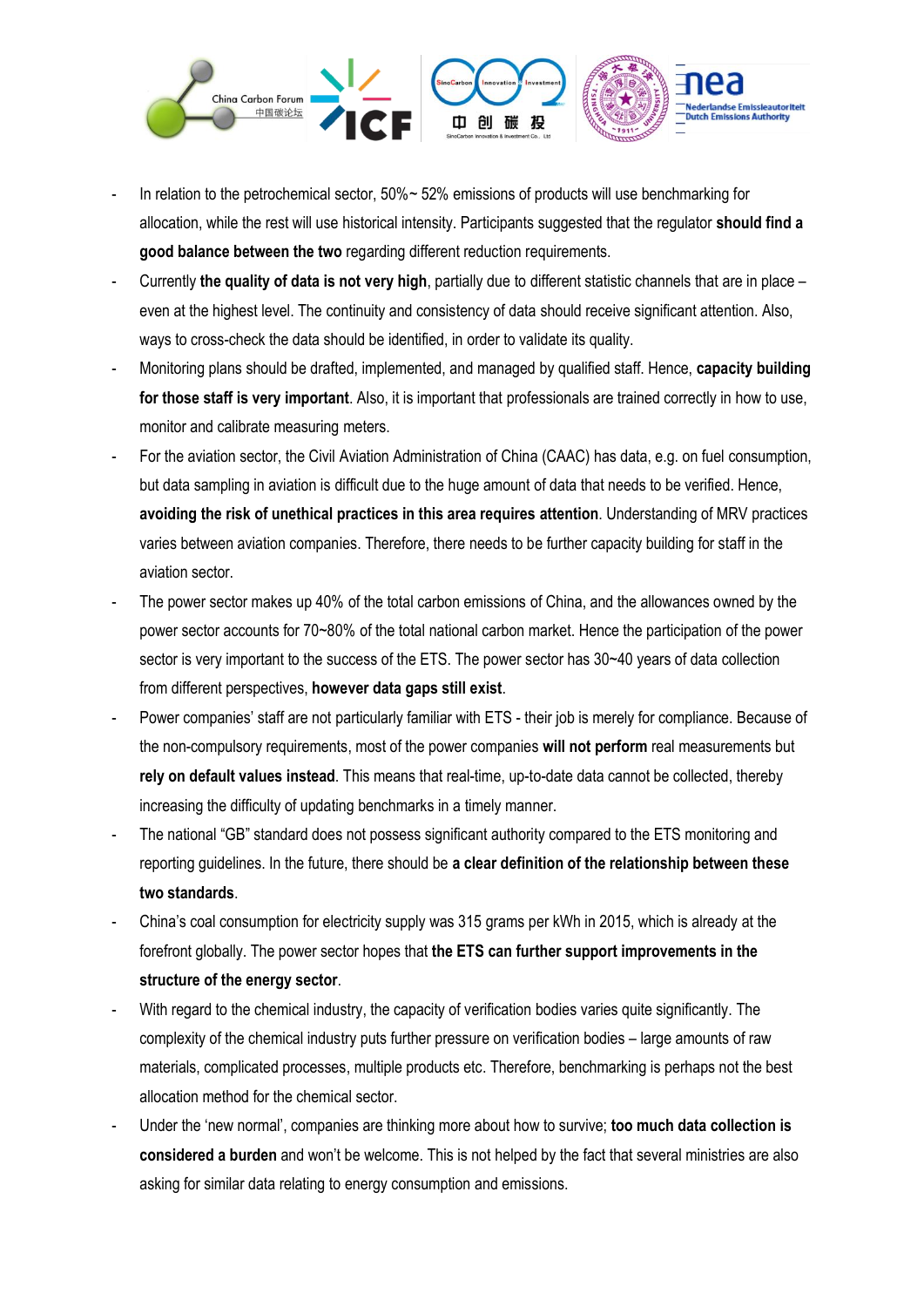

- There is currently not enough transparency about exactly what types of emissions are eligible for allowances, with the outcome that enterprises do not understand how they can submit the **same amount of emissions** but receive **different amounts of allowances**. This has the effect of decreasing enterprises' overall satisfaction with the system; not to mention placing unnecessary strain on to local DRCs to deal with complaints.
- Benchmarking is a good approach for industries with a **limited number** of products that have in place **clear boundaries between production steps and process**es. Observing the EU ETS' development phase, we can see that it takes significant time to develop a mature system - including deciding on how to divide products and sub-installations and how to define clear and uncontroversial benchmarks. It is also clear that the selection of benchmark values is important and thus needs much time and consideration. **Ch**ina needs more time to **build a more solid foundation for the data** for this purpose.
- According to the panel, Iit has been decided that historical intensity will be applied to airports and benchmarking will be applied to airline companies. There are no large disparities in the aviation sector, making benchmarking easier to apply.

**2. Have you conducted any rounds of stakeholder consultations within your region/ industry to discuss allocation approaches for the national ETS?**

- **All of the industry association representatives** present at the meeting indicated that they had conducted stakeholder consultation with their members. The views canvassed are presented in the answers to Questions 3 and 4.
- In addition, the Beijing DRC described its consultation process, which involved inviting the Beijing Municipal Commission of Economy and Information Technology, the Beijing Municipal Commission of Commerce, and several other relevant departments for discussions.
- Roundtable participants emphasised that due consideration should be given to **allowing the industrial associations to play a role** in the consideration of allocation.

**3. Do you think that China's regional disparities can be addressed/ taken into account in the CETS allocation methodologies?**

- Consideration of regional disparities may include issues such as varying oxidation rate in areas of different altitudes, water-content coefficient for coal in humid areas etc. Participants suggested that the effects that regional and industrial disparities may have on allocation **needs more research and impact analysis**.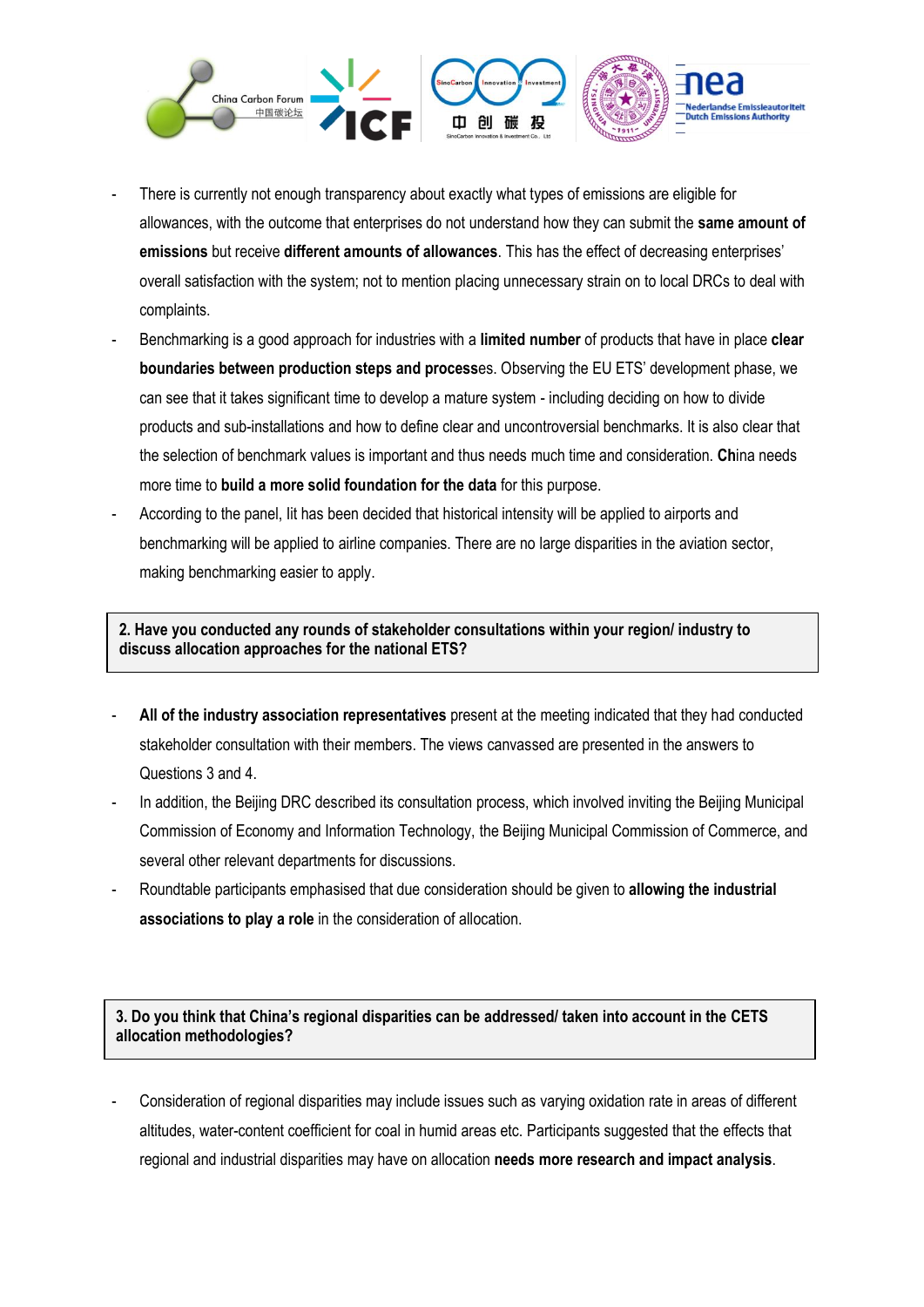

- China needs time to develop the system and the pilot experience shows that benchmarking may not be the best option for certain industries. The capacity for adjustment for regional and industrial disparities is limited, and may accentuate disparities rather than resolve them.
- According to the group, allocation must serve the purpose of meeting the cap, while adequately considering regional and industrial disparities. Some flexibility is better when we cannot decide immediately. **The policy should balance both its stability and a positive price signal** at the same time.
- **Accounting for disparities within an industry is not recommended** since too much complexity could cause significant initial delays in implementation, as well as difficulties in ensuring fairness.
- Participants suggested that it would be **best not to create a division between eastern and western provinces**, but rather to keep a wholly inclusive national market. This acknowledges that even in the western parts of China, there are also very advanced companies, or branches of advanced companies, which makes it very difficult to fairly deal with regional disparities. If regional or sectoral disparities are reflected in the new system, it may erode confidence that one unit of allowance will be equal to one ton of CO<sup>2</sup> across the country.
- One suggestion put forward at the meeting was that perhaps the best way to adjust for regional disparities, would be **via the auctioning mechanism** - taking the national plan for industry re-structuring in to consideration.
- According to the panel, regional **disparities in the iron and steel industry are quite large**. Therefore, developing a reasonable and fair adjustment index would be extremely complicated.

#### **4. Do you think that allowance allocation methodologies can/should create innovation and low carbon incentives?**

- No matter how allocation is determined, the panel advised keeping in mind that **it should serve the cap and support real emissions reduction**, in line with the original purpose of developing a carbon market. The goal of an ETS is not the trading itself.
- For this reason, some participants recommended the **consideration of auctioning for allocation** in order to maximise the incentive for emissions reduction.
- Some panel members suggested that the carbon cost **will not be significant enough to change companies' major investment decisions** in the short term, e.g. when deciding on sites for a new plant etc.
- However, in order to realise incentives in an integrated way, the ETS **should form positive synergies** with other emission reduction policies. **The relationship** between the carbon market, energy-use trading and energy saving trading **should be clear,** and allocation should be consistent with the objectives of other policies, e.g. **not encouraging coal consumption**.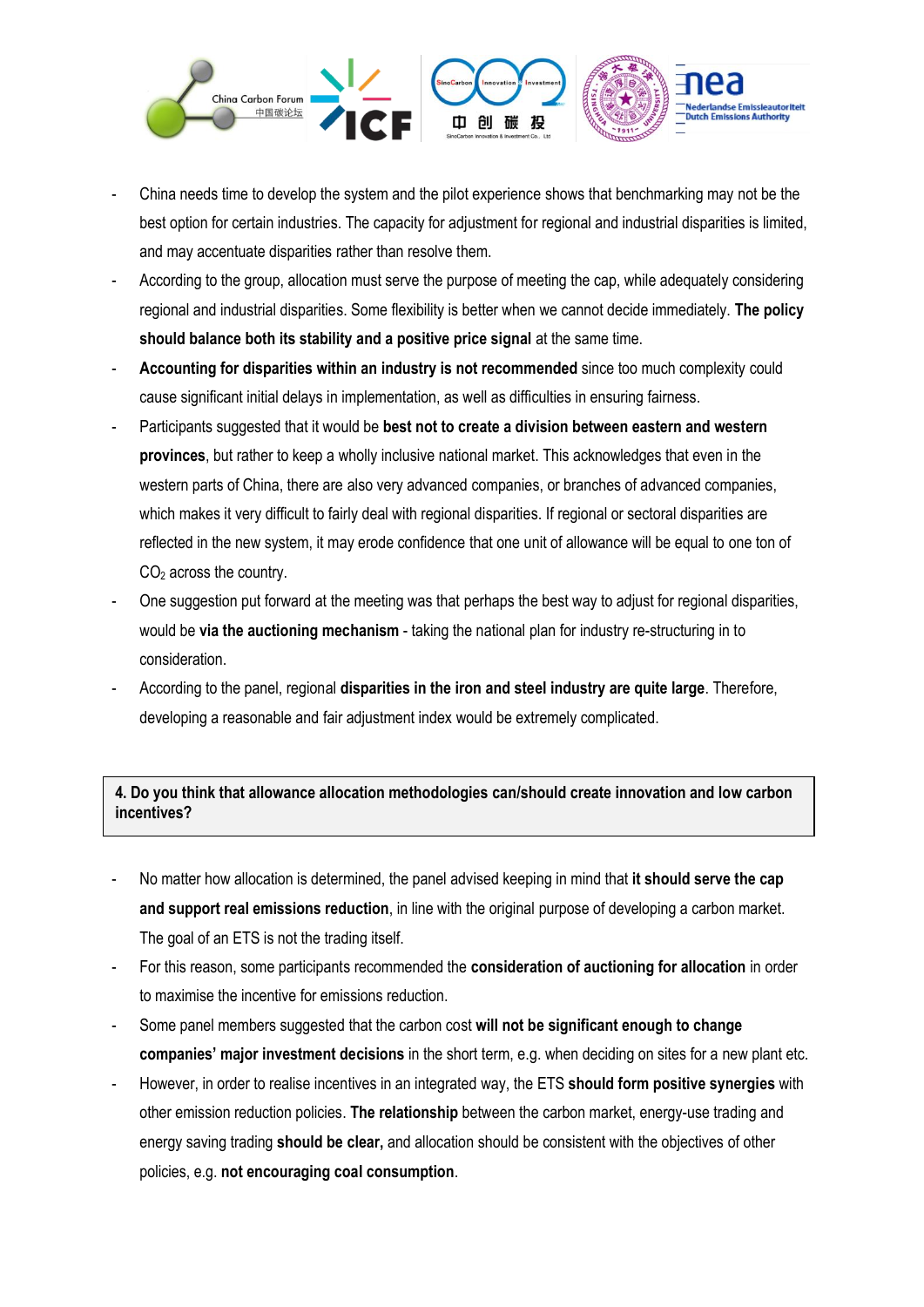

- **Relevant information on synergies** could support a better approach to allocation. The emission targets must also be considered in the industrial five-year plan and other regulations.
- It was suggested that ETS, as an incentive measure, has high administrative and management costs. Other measures such as **compliance information disclosure** or linking the compliance record to a companies' **financial credit system** (e.g. bank loan credit) might prove to be low cost alternatives.
- Information disclosure and clear quantified targets for the companies are important in order to create the right incentives. **Auctioning may also be a good way to promote transparency** in this regard. Results also need to be tracked in order to evaluate the system, and to react to feedback received.
- It was also mentioned that the value set for benchmarks may not be uniform; it may **vary between 8%~10%** depending on the concentration ratio of different industries.
- When setting up a system, we must **aim to avoid incidents such as fraud** which undermine confidence in the system, as well as avoid causing too many bankruptcies. This would negate the policy's ability to provide the correct incentives.
- If many companies face a significant shortage of allowances, the magnitude of complaints may bring risk to **the system before it matures**. There should be research on the balance of different shortages among different sectors, and measures to deal with it.
- There may also be a **need for stress testing** for the system and each industry in order to avoid systemic risks. Some participants suggested that the requirements for big companies and small companies should be different.
- Deputy Director General Jiang Zhaoli has mentioned **an innovative approach allocation** rolling allocation for different batches of industries on a monthly or quarterly basis; however, this would require a lot of work from DRCs and high management skills from staff. More capacity building might be needed in order to achieve this.

# **ANNEX**

# **Attendees**

Chinese experts:

- **Prof. Zheng Shuang**, National Center for Climate Change Strategy and International Cooperation (NCSC)
- **Liu Haiyan**, National Center for Climate Change Strategy and International Cooperation (NCSC)
- **Qian Guoqiang**, Deputy General Manager, SinoCarbon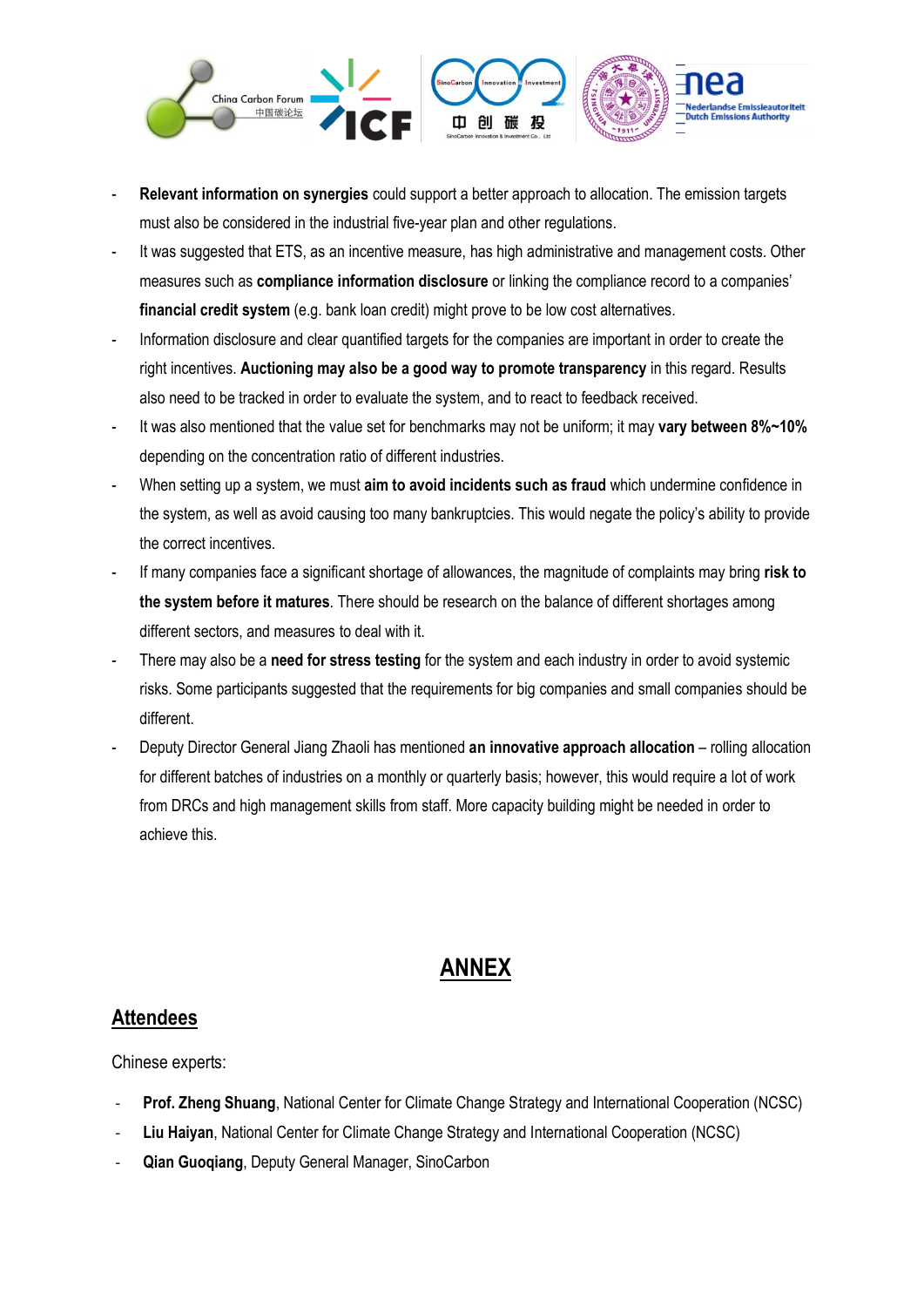

- **Huang Xiaochen**, Analyst Assistant, SinoCarbon
- **Li Yongliang**, Director, China Association of Petro Chemical Industry
- Ma Xiangshan, Tsinghua University (formerly Director, Climate Change, China Science and Technology Institute of Civil Aviation)
- Yang Guangxing, R&D Director, China Hubei Emission Exchange
- **Chen Caocao**, Beijing Development and Reform Commission (DRC)
- **Tong Yan**, Guotai Junan Securities
- **Zhou Sheng, Vice Professor, Tsinghua University**
- **Shi Lina, HES, China Electric Council**
- **Wu Zhenhua**, CHEMCHINA
- **Hou Aijun**, Sino-German Project Capacity Building for Emissions Trading Schemes (ETS) in China, GIZ
- **Shen Ying, Senior Consultant, ICF**

Foreign experts:

- Tor Skudal, Environment Counsellor, The Royal Norwegian Embassy, Beijing
- **Jonathan Farr**, 1st Secretary Climate Change, The British Embassy, Beijing
- **Steven Bank**, Senior Emissions Trading Advisor, The Dutch Emissions Authority
- **Dimitri de Boer**, Vice Chairman, China Carbon Forum
- Peter Edwards, General Manager, China Carbon Forum
- **Huw Slater**, Research and Projects Manager, China Carbon Forum
- **Jamie Bevan**, Intern, China Carbon Forum
- **Renato Roldão**, Consulting Director Climate Change, ICF
- **Dian Phylipsen**, European Commission *(present for the dinner only)*
- **Monique Voogt**, European Commission *(present for the dinner only)*

### **Agenda**

#### *Moderated by Renato Roldao*

14:00- 14:10 *Prof. Zheng Shuang, National Center for Climate Change Strategy and International Cooperation* National Carbon Market Progress and Upcoming Priorities

14:10- 14:20 *Dimitri de Boer, China Carbon Forum* Project Introduction